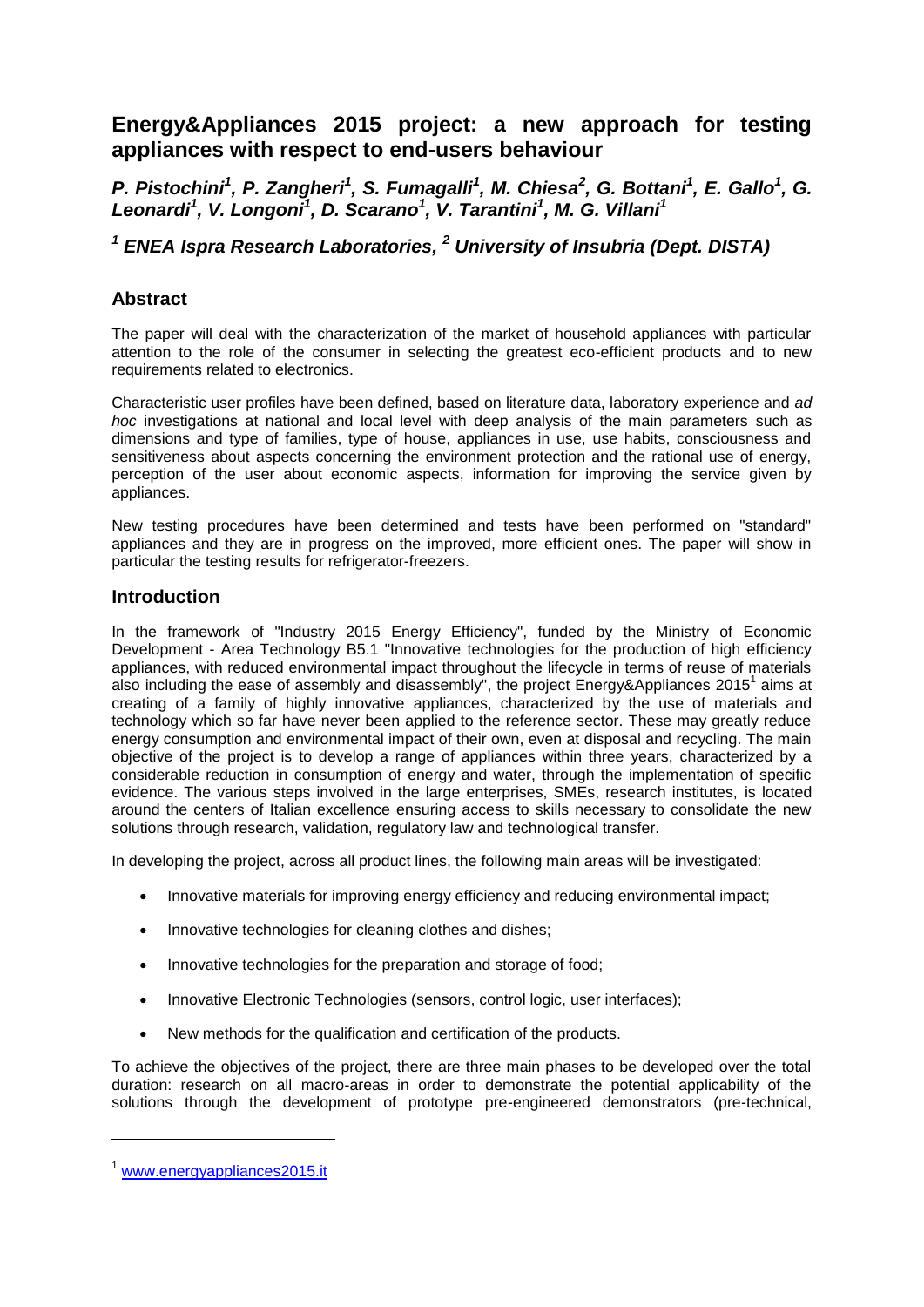technological and economic); the final realization of demonstrators, including some most promising solutions, after verification of the technical, technological and economic aspects. The final phase involves energy impact analysis including product certification.

The EU energy label is designed to provide consumers with accurate, recognizable and comparable information on domestic household products regarding energy consumption, performance and other essential characteristics. It allows consumers to identify how energy efficient a product actually is and to assess a product's potential to reduce energy costs. The label is uniform for all products in a given category. Consumers can compare easily the characteristics of appliances in a given category such as energy or water consumption, or capacity. All the information the label contains is based on test standards prescribed in the European Legislation. The label initially classified products from A to G, A being the most efficient energy class and G the least efficient. The freshly revised European legislation introduces classes up to A+++ to adapt to technological developments and to allow further product differentiation in terms of energy efficiency.

New labels takes into account the state of art of the market, but also is more linked with user habits; this process is at different stages of implementation, depending on the different appliances. E.g., for Washing machines, the label no longer includes a washing performance class as an A class washing performance is mandatory for all washing machines with a washing efficiency class greater than 3 kg. Annual energy consumption is in kWh (no longer per cycle), and the annual energy & water consumptions, and the spin-drying efficiency class indicated on the label, are calculated on the basis of: 60°C cotton programme at full and partial load, 40°C cotton programme at partial load, Left-on mode and in off-mode. This choice comes from the analysis of user's habits. while in the past the high-temperature cotton cycle was the reference cycle, today people uses washing machines with a number of loads and prefers lower temperatures; furthermore, the actual washing machines include a lot of electronic devices – i.e. additional energy consumption - which operate also when no washing cycle is active.

Standards themselves are periodically reviewed, to take into account technological changes. For refrigerating appliances, the standard energy consumption is related to a "static" (e.g. without door opening or load operations) situation in a relatively severe boundary conditions (ambient temperature). It is considered a good approximation of the mean European kitchen, where ambient temperature is lower than the reference one, and simplifies the testing procedure.

Nevertheless, it is important to investigate user habits and define new testing standards, aimed to be more and more close to the real working conditions of appliances.

Moreover we observe that the standard conditions do not allow to exploit the energy saving potentials due to (new) technical solutions able to limit the air changes (by openings) within the cold compartments (e.g. some appliances switch on the controls immediately after each door opening, other appliances may use fuzzy logic or other devices to improve energy savings). This is the case of a new Indesit's prototype that ENEA will monitor in next few months, also defining *ad hoc* user schedules.

## **Characterizing the market of household appliances and the user profiles**

#### **General**

To assess the effectiveness of the EU energy efficiency policy measures for household appliances on the national market an enquiry was developed by ENEA in the second half of 2010 to investigate the presence and the main energy efficiency and technical characteristics of the domestic appliances installed in the Italian households. The enquiry was developed in the framework of the Agreement between ENEA and the Italian Ministry for Sustainable Development [1].

The enquiry was realised through an on-line Questionnaire. It included questions with closed answers and was designed to last no more than about 20 minutes. The content of the questions was prepared by ENEA while the questionnaire layout and adaptation to the on-line environment and collection of the answers was done by the society ODC Services, a firm specialized in on-line interviews with a panel of 425.000 households in Europe. Among those having answered to the Questionnaire, and therefore owning a PC and able to use Internet, a sample of 3 000 answers was selected.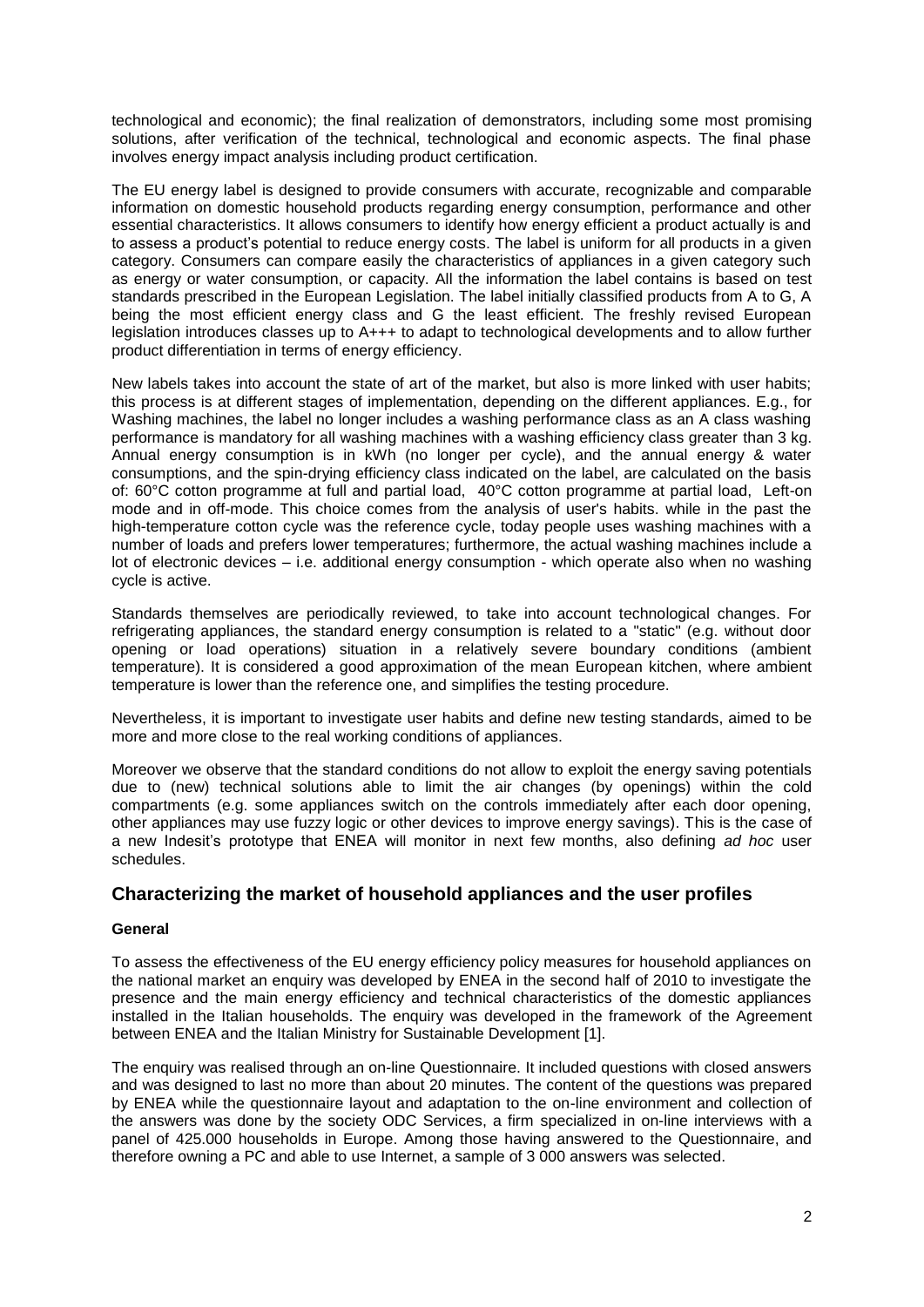Within the participation in the Energy&Appliances 2015 project the Ispra Working Group of ENEA has promoted a monitoring campaign in the domestic and European context by involving the researchers of the European staff by the Commission DG JRC<sup>2</sup> of Ispra. JRC and ENEA have been collaborating in the promotion and implementation of their own researches especially in the energy sector within Memorandum of Understanding ENEA-JRC. The Institute for Energy and Transport - Renewable Energy Unit, the External Relations and the Green Team have supported this initiative.

Starting from a survey launched by ENEA in 2010, the questionnaire was revised focusing on the new target and the household appliances object to the project, while adapting the relative questions to the new European legislation on energy efficiency. The 2012 questionnaire was written both in Italian and English languages and made available online thanks to the collaboration with the ICT Technical Unit of ENEA in Casaccia (Rome) and Saluggia (VC). The survey was launched by the involvement of the Green Team within the JRC.

In order to find some similarities between this survey 2012 within JRC Ispra and the previous one (2010) promoted within Italian families, it is necessary to point out that the questions are not completely comparable as they refer to different communities and they have been adapted to different occupation profiles: the first one is targeted to a standard Italian family and the other is composed of personnel working in JRC-Ispra, coming from countries of the European Union. The JRC researchers have a medium-high professional profiles, often live in the surrounding area of Ispra, in municipalities with different population groups, overall only during the work week, some in residence and are aged 18-54 years.

The 25 participants in the survey were invited to apply to the monitoring campaign of the use of three kind of appliances during a week. Therefore during the month of January 2012 a logbook was filled in by 9 families. In accordance with the Company Indesit, only fridge-freezers, washing machines and dishwashers have been included in this monitoring campaign. The sheet was arranged to get back general information about the appliances and a weekly report of the use of it.



**Figure 1 - Age and gender of the respondents to the 2010 and 2012 surveys.**

Referring to Fig. 1 showing age and gender it is important to point out that the ODC investigation received the largest number of responses raised from the South and Islands with 35,4%, followed by North West regions with 25,5%, Central Italy with 20,3% and North-East regions with 18,8%. Participants in the 2012 survey lived near Ispra but came from different EU Countries.

-

<sup>&</sup>lt;sup>2</sup> <http://ec.europa.eu/dgs/jrc/index.cfme>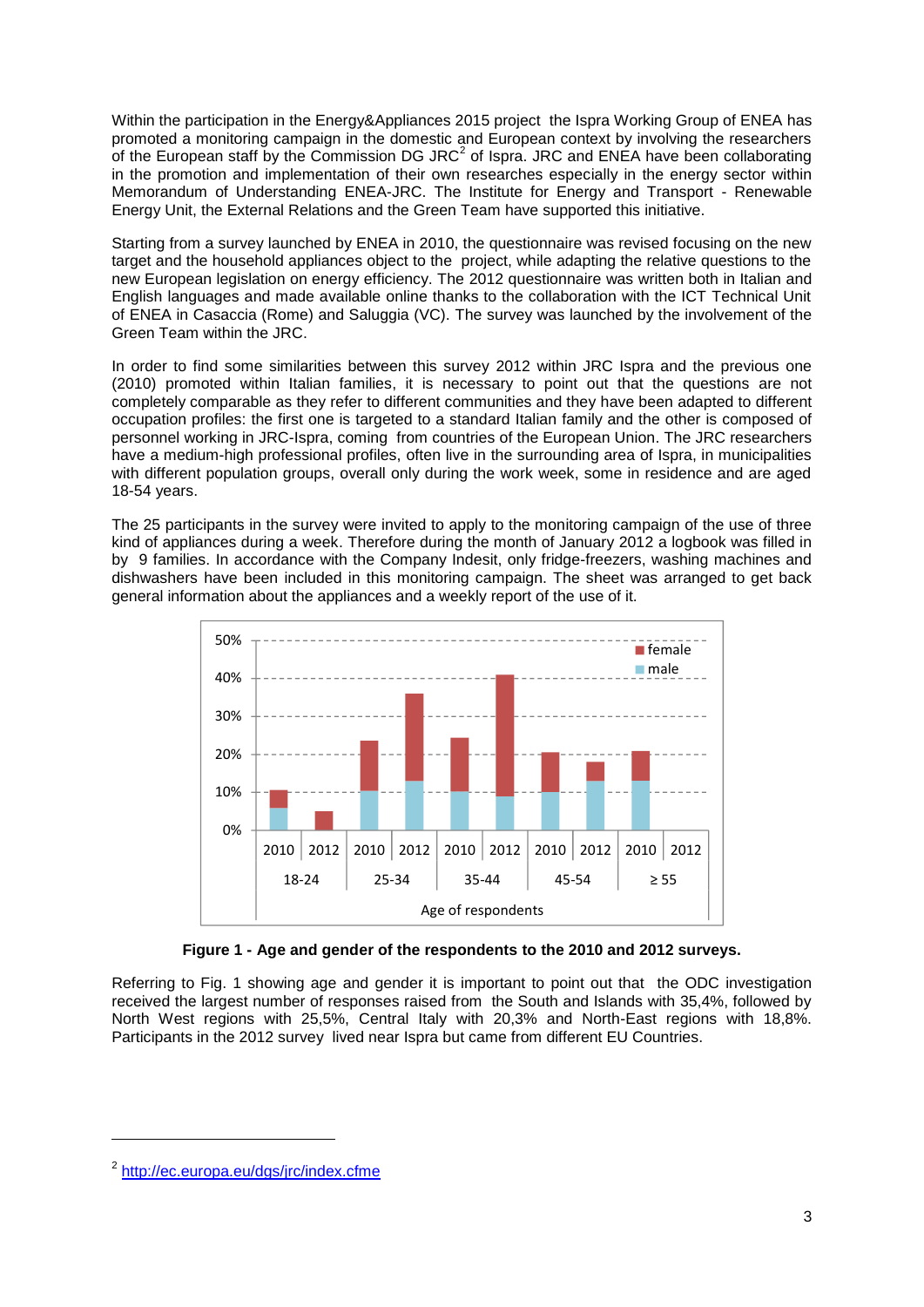### **Object of the survey 2012**

The 2012 questionnaire was composed of two parts. The first section listed questions for private data of the compilers:

- Sex;
- Age:
- Nationality;
- Profession;
- Educational qualification;
- Composition of the family unit;
- Years of residence in Italy;
- Type of housing situation;
- Population of the town of residence;
- Types and quantity of household appliances own;
- Types and quantity of household appliances in wireless;
- Weekly use of the kitchen nook;
- % of energy consumption of the different appliances in the electric bill;
- Most energy consumers appliances;
- Relevance of the habits for energy savings;
- Behaviour of the family to save energy;
- Respect of the environment.

The second part, reported a new list of questions on the basis of the appliances used; in particular, for cold appliances (refrigerating and wine storage) we asked for:

- Volume (estimated and real);
- Age of the appliances (estimated or real);
- Type of installation;
- Type of cooling system;
- Use;
- Automatic defrost system and frequency of use;
- Refrigerator:
	- $\circ$  Presence and quantity of low temperature compartments (refrigerator);
	- o Quantity of stars at the low temperature compartments (refrigerator);
- Freezer:
	- o Type of loading door;
	- o Type of cooling system;
	- o Freezing of fresh food;
- Refrigerator-freezer:
	- o Number of opening doors;
- Wine storage appliances:
	- o Number of compartments at different temperatures;
	- o Range of available variable temperatures;
	- o Type of wine storage appliances.

Moreover additional questions (same for all types of appliances) were proposed about:

- Purchase through Governmental incentives;
- Noise level;
- Energy Efficiency Class;
- Knowledge of energy labelling;
- Use of Operating Manual;
- Usefulness of the Operating manual;
- Interpretability of commands;
- Criteria adopted for choosing a new appliance;
- Criteria adopted for the disposal of the old appliance;
- Comments on information provided by TV, internet, advertising materials.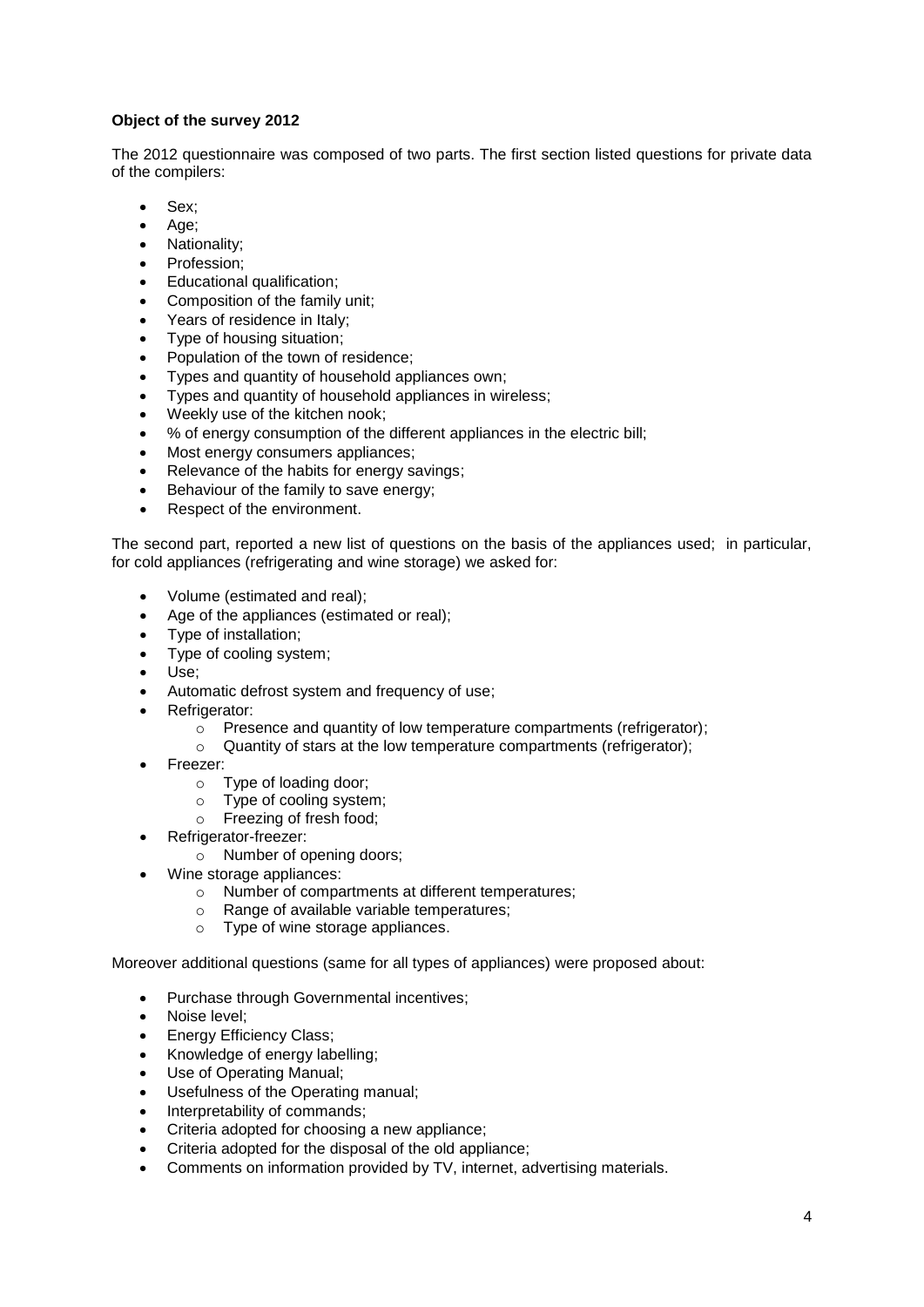During the monitoring campaign by logbook on the use of washing machine, dishwasher and cold appliances a list of information were asked. In particular, for refrigerator and freezer:

- Model and brank;
- Type of installation and location;
- Class of energy efficiency;
- Date of purchase (real or estimated);
- Dimension and volume;
- Equipment of devices (inner LED, humidity control, inner shelves, door pockets, fruit and vegetable drawers, tempered glass shelves, chill compartments);
- Cooling system;
- Controls (display and selector of program).

In the weekly diary the users were asked to report for each day their behaviours:

- Maintenance: cleaning of back of the appliance, of inner compartments and drawers for freezer and refrigerator respectively, cleaning of gasket.
- Daily actions: storage of cold food, freezer of fresh food, use of closed containers, storage of food according to different level of chill, number of opening.

#### **General results**

The following table lists 2010 and 2012 survey results, focusing only on appliances analysed in both surveys.

|                                | Survey 2010                                    | Survey 2012                                |
|--------------------------------|------------------------------------------------|--------------------------------------------|
| <b>Subject</b>                 | Italian families                               | JRC community in Ispra                     |
| N. of questionnaire            | 3000 families out of 60,6 Mio of               | 25 families out of 1600                    |
|                                | citizens                                       | researchers                                |
| <b>Most owned appliances</b>   | Fridge-freezer or Fridge+freezer $\rightarrow$ | Fridge-freezer or Fridge+freezer           |
|                                | 100%                                           | $\rightarrow$ 100%                         |
|                                | Washing machine $\rightarrow$ 95.3%            | Oven $\rightarrow$ 84%                     |
|                                | Oven $\rightarrow$ 94.4%                       | Washing machine $\rightarrow$ 84%          |
|                                | Cooker $\rightarrow$ 86.6%                     | Dishwasher $\rightarrow$ 60%               |
|                                | Dishwasher $\rightarrow$ 60%                   |                                            |
| <b>Household appliances</b>    | Washing machine $\rightarrow$ 20.6%            | Oven $\rightarrow$ 18%                     |
| networking                     | Oven $\rightarrow$ 18.2%                       | Fridge-Freezer $\rightarrow$ 17%           |
|                                | Fridge-Freezer $\rightarrow$ 15.3%             | Dishwasher $\rightarrow$ 13%               |
|                                | Dishwasher $\rightarrow$ 12.7%                 | Washing machine $\rightarrow$ 13%          |
|                                | Cooker $\rightarrow$ 13.6%                     | Cooker $\rightarrow$ 9%                    |
| Use of cooker                  | More time each days $\rightarrow$ 66.3%        | One time a day $\rightarrow$ 59%           |
|                                | One time a day $\rightarrow$ 27.7%             | More time each days $\rightarrow$ 36%      |
| Incidence of appliances        | More than $75\% \rightarrow 7.3\%$             | More than 75% $\rightarrow$ 14%            |
| consumption on own             | Between 50% and 75% $\rightarrow$ 37.9%        | Between 50% and 75% $\rightarrow$ 41%      |
| energy bills                   | Between 20% and 50% $\rightarrow$ 46.2%        | Between 20% and 50% $\rightarrow$ 27%      |
|                                | Less than 20% $\rightarrow$ 8.7%               | Less than 20% $\rightarrow$ 18%            |
| Most energy consumer           | Washing machine                                | Electric Oven                              |
| appliances                     | <b>Electric Oven</b>                           | Washing machine                            |
|                                | Dryer                                          | <b>Dryer</b>                               |
|                                | <b>Dishwasher</b>                              | Fridge-freezer                             |
|                                | Fridge-freezer                                 | Dishwasher                                 |
| <b>Relevance of habits for</b> | Yes $\rightarrow$ 60.1%                        | Yes $\rightarrow$ 60%                      |
| saving energy                  | Enough $\rightarrow$ 39.6%                     | Enough $\rightarrow$ 32%                   |
|                                | Other $\rightarrow$ 0.3%                       | Other $\rightarrow$ 8%                     |
| <b>Behaviour of the family</b> | Adoption of common rules $\rightarrow$ 72.5%   | Adoption of common rules $\rightarrow$ 72% |
|                                | Individual behaviour $\rightarrow$ 25.1%       | Individual behaviour $\rightarrow$ 28%     |
| <b>Respect of environment</b>  | Enough $\rightarrow$ 60.5%                     | Enough $\rightarrow$ 59%                   |

#### **Table 1 – Sharp look at ownership and remarks to household appliances (2010-2012 surveys).**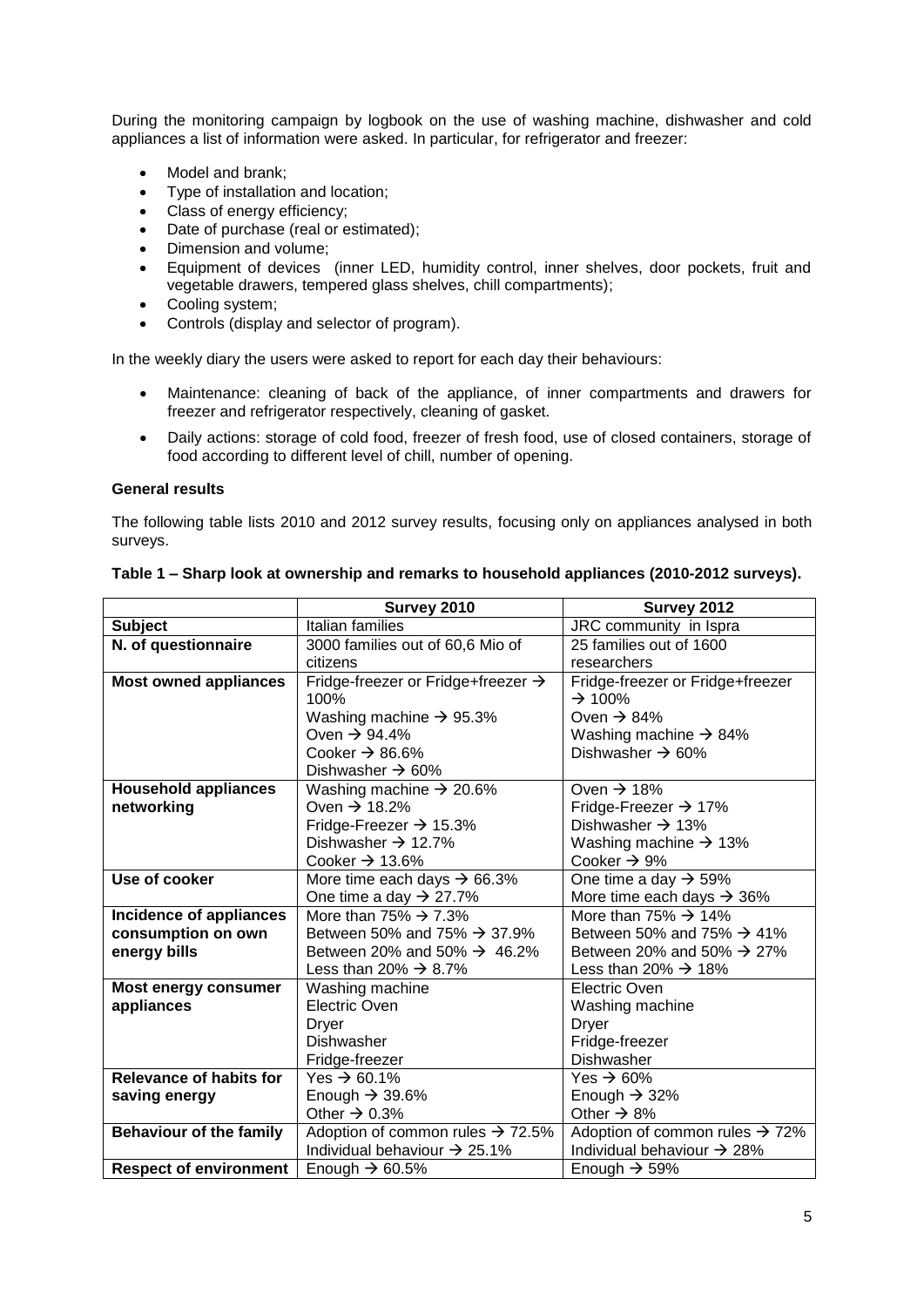|                                | Always $\rightarrow$ 32.6%              | Always $\rightarrow$ 41%              |
|--------------------------------|-----------------------------------------|---------------------------------------|
|                                | Sometimes $\rightarrow$ 6%              |                                       |
|                                | Low $\rightarrow$ 0.9%                  |                                       |
| Knowledge of the               | Yes $\rightarrow$ 35.7%                 | Yes $\rightarrow$ 97%                 |
| energy labelling               | No $\rightarrow$ 34.5%                  | $No \rightarrow 3\%$                  |
|                                | I have heard $\rightarrow$ 29.8%        |                                       |
| <b>Purchase incentivated</b>   | Refrigerators – No $\rightarrow$ 33%    | Refrigerators – No $\rightarrow$ 63%  |
| by tax allowance <sup>3</sup>  | Fridge-Freezer – No $\rightarrow$ 62.3% | Fridge-Freezer – No $\rightarrow$ 61% |
|                                | Freezer – No $\rightarrow$ 34%          | Freezer – No $\rightarrow$ 89%        |
| <b>Higher level of noise</b>   | Washing machine                         | Freezer                               |
|                                | Fridge-Freezer                          | Wash-dryer                            |
|                                | Refrigerators                           | Washing machine                       |
|                                | Freezer                                 | Dishwasher                            |
| <b>Consultation of</b>         | Often $\rightarrow$ 51.9%               | Always $\rightarrow$ 32%              |
| <b>Operating Instructions</b>  | Always $\rightarrow$ 33.1%              | Often $\rightarrow$ 32%               |
|                                | Sometimes $\rightarrow$ 13.3%           | Sometimes $\rightarrow$ 20%           |
|                                | Almost never $\rightarrow$ 1.7%         | Almost never $\rightarrow$ 16%        |
| <b>Remarks to Operating</b>    | Useful $\rightarrow$ 55.1%              | Useful $\rightarrow$ 52%              |
| <b>instructions</b>            | Complex $\rightarrow$ 27.1%             | Incomplete $\rightarrow$ 28%          |
|                                | Incomplete $\rightarrow$ 21.6%          | Exhaustive $\rightarrow$ 9%           |
|                                | Easy $\rightarrow$ 9.4%                 | Complex $\rightarrow$ 8%              |
|                                | Exhaustive $\rightarrow$ 5.6%           | Easy $\rightarrow$ 3%                 |
|                                | Useless $\rightarrow$ 1.8%              | Useless $\rightarrow$ 0%              |
| <b>Criteria for purchasing</b> | Consumption                             | Consumption                           |
| a new appliance                | Cost                                    | <b>Brand</b>                          |
|                                | <b>Brand</b>                            | Cost                                  |
| Disposal of the                | Retailer                                | Retailer                              |
| replaced appliance             | Garbage dump                            | Garbage dump                          |
|                                | Leave it to other person                | Leave it to other person              |
| Judgment on                    | Useful $\rightarrow$ 39%                | Incomplete $\rightarrow$ 42%          |
| information by media           | Tendentious $\rightarrow$ 34%           | Tendentious $\rightarrow$ 39%         |
|                                | Incomplete $\rightarrow$ 11.3%          | Useful $\rightarrow$ 11%              |
|                                | Often false $\rightarrow$ 8.4%          | Often false $\rightarrow$ 8%          |

In particular, we observed that:

1

- the vast majority of respondents judge themselves as people careful (very or fairly) to the energetic (92%-99%) and environmental (93%-100%) issues, implying that the nominal energy consumption of a new appliance is the most important criteria for purchasing;
- often (especially after purchase and until the useful programs are chosen) the respondents searching for information in the manuals, that they consider useful (52%-55%), but also incomplete (22%-28%) and complex (8%-27%);
- the information by media is often judged as tendentious or false (42%-47%) and incomplete  $(11\%)$ ;
- the respondents of both samples did not recognize the cold appliances as the most energy consumer ones. Because, in general, the main household consumptions are due to these appliances [2] we impute these erroneous responses to an interesting misunderstanding

 $3$  In April 2010 the Italian Government issued a National decree promoting the replacement of dishwashers, electric ovens, hobs and other Household Appliances with energy labeling of the highest classes or more efficient ones. The incentives had been applied to buyers as a discount of 20% or reduction on price up to 2010. Even in the previous year a 20% tax deduction was issued for the purchase of low energy consumption appliances.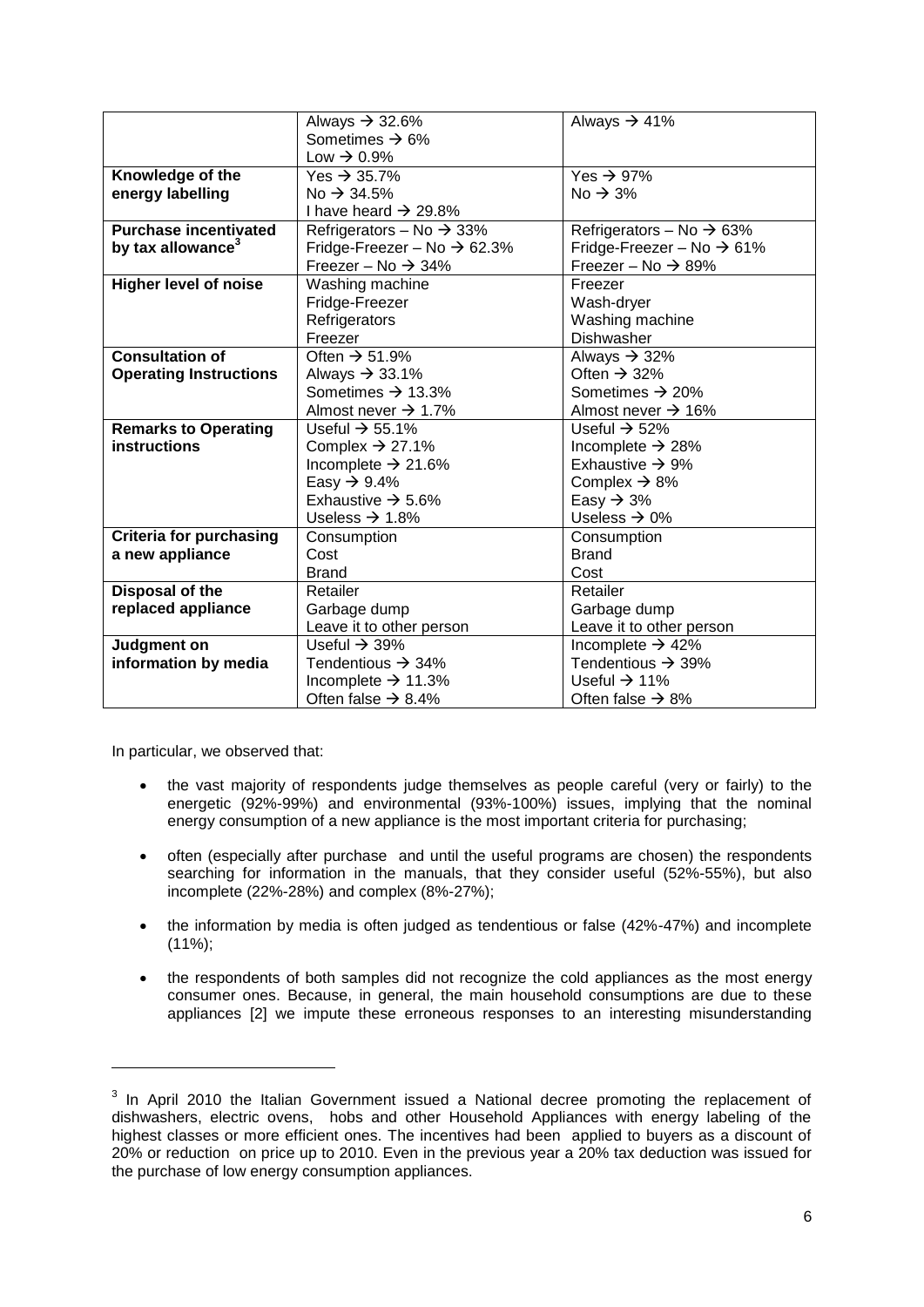between energy and power, that don't allow a complete comprehension of the household energy consumptions.

#### **Results about Cold appliances**

#### *2010-2012 surveys*

The present paper will analyse in details only cold appliances. While considering the two surveys not comparable for the reasons mentioned before, an effort was made to find out their analogies.

#### **Table 2 – Sharp look at characteristics of the installed refrigerating appliances (2010-2012 surveys).**

| Question                    |                                 | Refrigerator-<br>Refrigerator<br>freezer |      | <b>Freezer</b> |      | Wine storage<br>appliance |      |      |      |
|-----------------------------|---------------------------------|------------------------------------------|------|----------------|------|---------------------------|------|------|------|
|                             |                                 | 2010                                     | 2012 | 2010           | 2012 | 2010                      | 2012 | 2010 | 2012 |
|                             | $A++$                           | 15%                                      | 20%  | 18%            | 8%   | 13%                       | 11%  | 13%  | 0%   |
| <b>Energy</b>               | $A+$                            | 28%                                      | 20%  | 35%            | 33%  | 28%                       | 11%  | 21%  | 100% |
| efficiency class            | A                               | 24%                                      | 40%  | 21%            | 25%  | 22%                       | 56%  | 21%  | 0%   |
|                             | don't know                      | 25%                                      | 20%  | 20%            | 33%  | 26%                       | 22%  | 40%  | 0%   |
|                             | freestanding                    | 51%                                      | 33%  | 62%            | 38%  | 82%                       | 64%  |      |      |
| Installation                | built-in                        | 47%                                      | 67%  | 38%            | 62%  | 17%                       | 36%  | n.a. | n.a. |
|                             | other                           | 2%                                       | 0%   | 0%             | 0%   | 1%                        | 0%   |      |      |
|                             | static                          | 30%                                      | 9%   | 20%            | 15%  | 36%                       | 20%  |      |      |
| <b>Cooling system</b>       | air-<br>circulation             | 21%                                      | 9%   | 21%            | 15%  | 13%                       | 0%   | n.a. | n.a. |
|                             | no-frost                        | 27%                                      | 18%  | 38%            | 31%  | 20%                       | 10%  |      |      |
|                             | don't know                      | 22%                                      | 64%  | 21%            | 38%  | 31%                       | 70%  |      |      |
|                             | 4-stars                         | 0%                                       | 0%   | 100%           |      | 100%<br>0%                |      |      |      |
|                             | 3-stars                         | 41%                                      | 14%  | 0%             |      |                           |      |      |      |
| Low                         | 2-stars                         | 11%                                      | 14%  | 0%             | 0%   |                           | n.a. |      |      |
| temperature<br>compartments | 1-star                          | 4%                                       | 15%  | 0%             | n.a  | 0%<br>0%                  | n.a. |      | n.a. |
|                             | 0-star                          | 8%                                       | 0%   | 0%             |      |                           |      |      |      |
|                             | don't know                      | 37%                                      | 57%  | 0%             |      | 0%                        |      |      |      |
|                             | combi                           |                                          |      | 49%            | 42%  |                           |      | n.a. | n.a. |
| <b>Number of</b>            | 2 doors                         |                                          |      | 45%            | 58%  |                           |      |      |      |
| doors and<br>configuration  | side-by-side                    | n.a                                      | n.a  | 4%             | 0%   | n.a                       | n.a. |      |      |
|                             | >2 doors                        |                                          |      | $1\%$          | 0%   |                           |      |      |      |
| <b>Purchases with</b>       | <b>No</b>                       | 89%                                      | 62%  | 88%            | 48%  | 91%                       | 45%  | n.a. | n.a. |
| state<br>incentives?        | Yes                             | 11%                                      | 38%  | 12%            | 52%  | 10%                       | 55%  |      |      |
|                             | No                              | 78%                                      | 75%  | 80%            | 62%  | 70%                       | 91%  |      | n.a. |
| <b>Noise</b>                | Yes                             | 18%                                      | 25%  | 16%            | 23%  | 12%                       | 9%   |      |      |
|                             | don't know                      | 2%                                       | 0%   | 3%             | 0%   | $1\%$                     | 0%   | n.a. |      |
|                             | installed in<br>another<br>room | 2%                                       | 0%   | 2%             | 15%  | 18%                       | 0%   |      |      |
| Average age                 | Years                           | 6.8                                      | 5.5  | 6.0            | 5.3  | 6.5                       | 4.5  | 5.3  |      |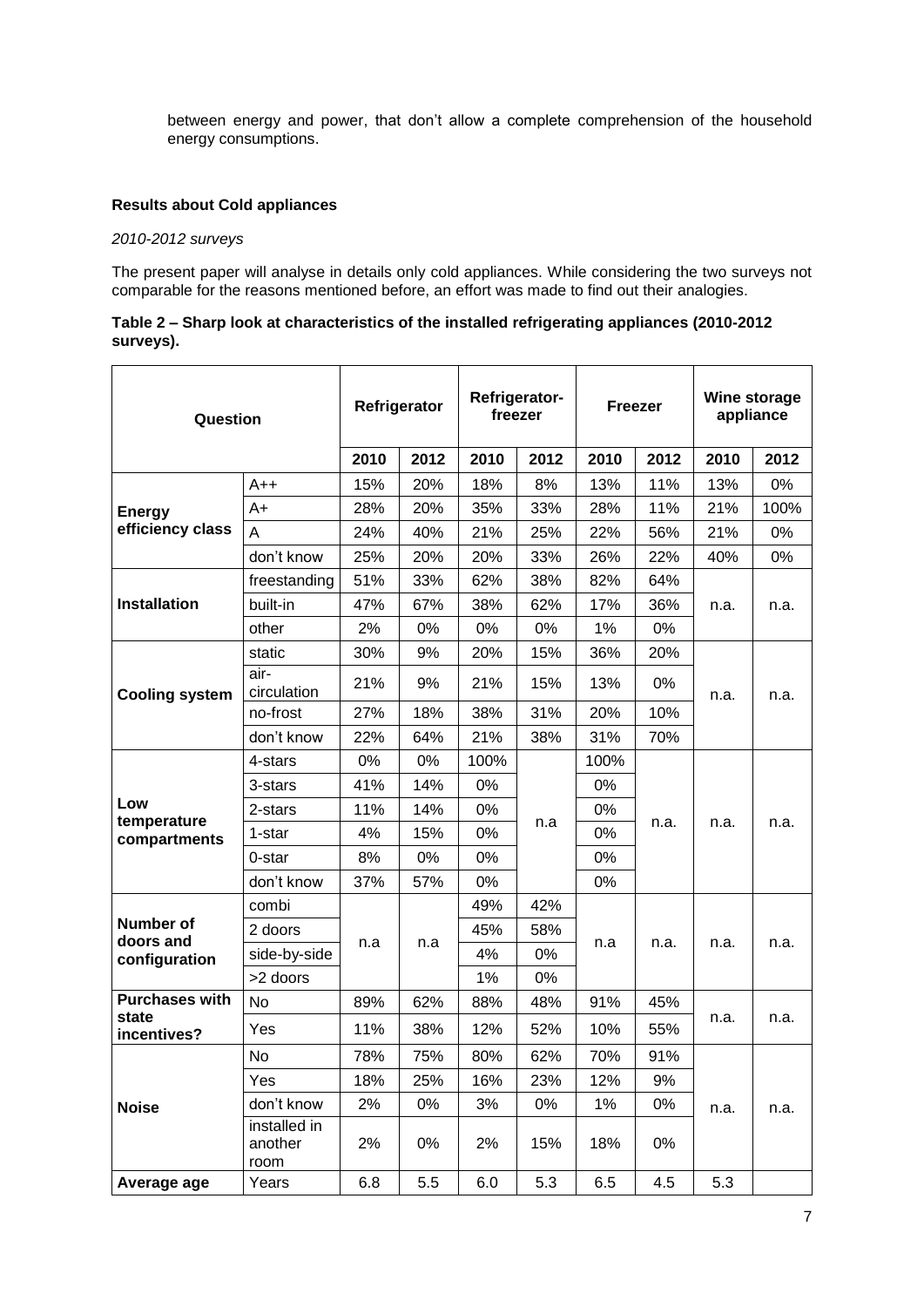| <b>Average volume</b>   Litres |  |  |  |  |  |  |  | 128.2   n.a.   159.2   201.7   129.1   89.4   n.a.   n.a. |  |
|--------------------------------|--|--|--|--|--|--|--|-----------------------------------------------------------|--|
|--------------------------------|--|--|--|--|--|--|--|-----------------------------------------------------------|--|

In particular, we consider interesting to note that:

- on average, the most common energy class of cold appliances in use at home is A+, and class B and C are no longer represented unlike samples of period 2007-2008 [3]; the lower presence of appliances at the highest level of energy classes in 2012 is justified by the different sample analysed;
- many users do not know the energy class and the type of cooling system of their own cold appliances, as well the quantity of stars of the refrigerator units;
- the purchases with state incentives of the JRC Community (in 2012) result significantly higher (+30-35%) than the Italian ones in 2010;
- that the average age of cold appliances was reduced (from 6-7 years to 4.5-5.5 year) moving from national to local community (over the period 2010-2012).



#### **Figure 2 – Sharp look at energy class of cold appliances (2010-2012 surveys).**

As shown in [Table 3](#page-7-0) the survey 2012 aimed also at analysing the personal habits in the use of the appliances.

<span id="page-7-0"></span>

| Table 3 – Personal habits in the use of the cold appliances (Questionnaire 2012). |  |  |
|-----------------------------------------------------------------------------------|--|--|
|                                                                                   |  |  |

| Question                      |                                         |     |  |
|-------------------------------|-----------------------------------------|-----|--|
|                               | always                                  | 6%  |  |
| freezer of fresh food         | often                                   | 50% |  |
|                               | sometimes                               | 31% |  |
|                               | never                                   | 13% |  |
|                               | lower of the temperature of thermostat  | 0%  |  |
| use of freezer for fresh food | use of fast freezer / super cool switch | 27% |  |
|                               | neither of them                         | 73% |  |
| automatic defrost             | yes                                     | 43% |  |
|                               | no                                      | 57% |  |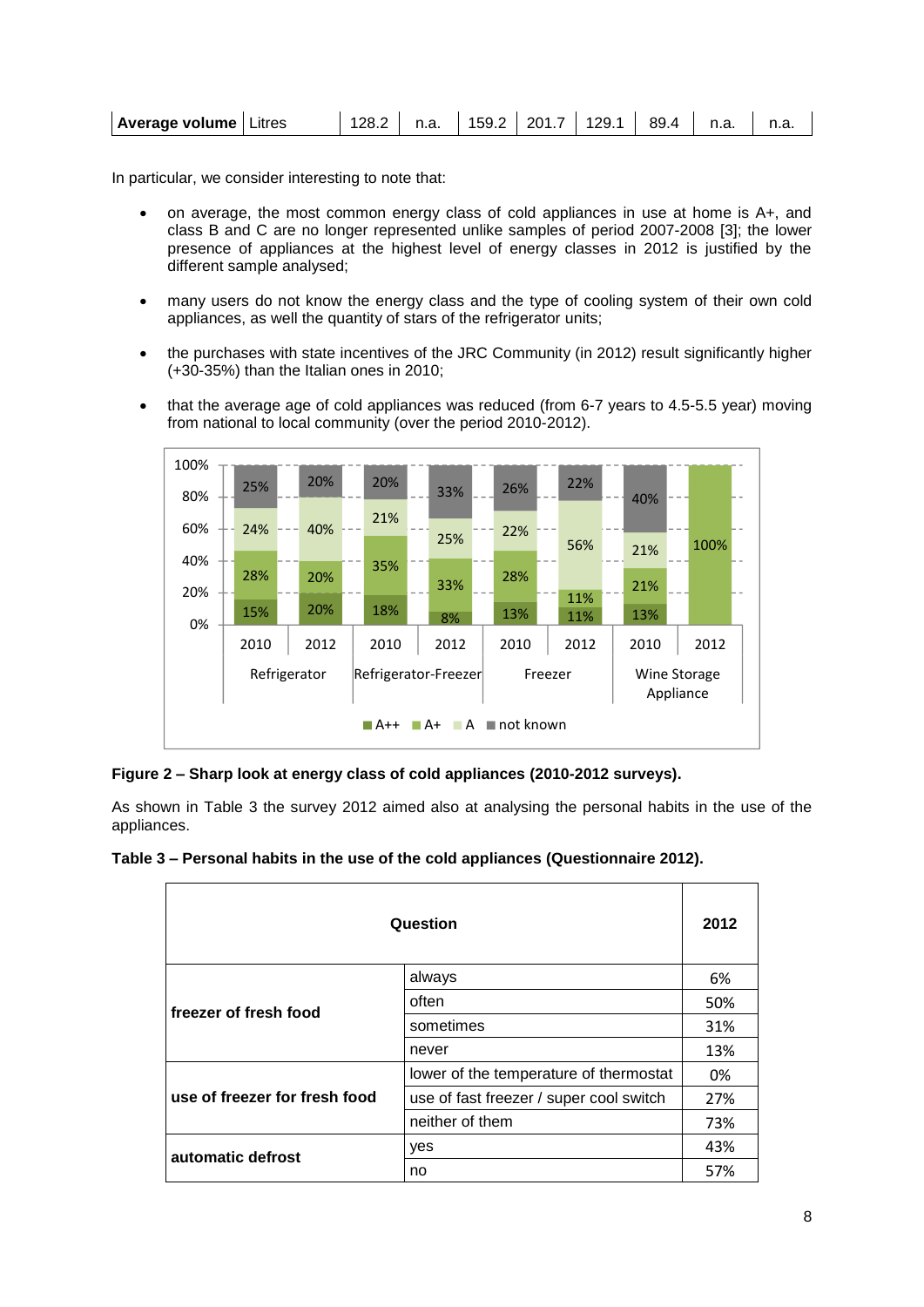|                   | once a month        | 0%  |
|-------------------|---------------------|-----|
|                   | once every 3 months | 15% |
| defrost frequency | once every 6 months | 23% |
|                   | once a year         | 54% |
|                   | never               | 8%  |

#### *Monitoring activities by logbook 2012*

All 9 participants have reported the brand of their appliances; only more than half of them reported the model.

All but one model was built-in, the other were self -standing, with freezer on the bottom. Most of them are in class A+ (45%), one in class A++. Bought in 2005 - 2011 with an average age of 4 years, all refrigerating appliances are in the kitchens.

All appliances are 2-5 shelves, 67% in tempered glass, have door pockets (75%), fruit and vegetable drawers (89%) and a fresh food compartment (50%). 56% of them do not have inner LED. The humidity control is installed in 38% of the refrigerators. Often the users do not know some features, over all inner LED (56%) and the humidity control device (25%).

|           | <b>Inner</b><br>∟ED. | <b>Humidity</b><br>control | Door<br>pockets | <b>Fruit and</b><br>vegetable drawers | Tempered<br>glass shelves | <b>Fresh</b><br>compartments |
|-----------|----------------------|----------------------------|-----------------|---------------------------------------|---------------------------|------------------------------|
| Yes       | 22%                  | 38%                        | 75%             | 89%                                   | 67%                       | 50%                          |
| No        | 56%                  | 38%                        | 13%             | 11%                                   | 22%                       | 38%                          |
| Not known | 22%                  | 25%                        | 13%             | 0%                                    | 11%                       | 13%                          |

Programs are selected by manual switch by 75% of users, the remaining 25% by touch control. 71% of the appliances do not have a display, while 29% has a LED display.

Elaborating the data of the logbook we obtained the results shown in [Figure 3.](#page-9-0)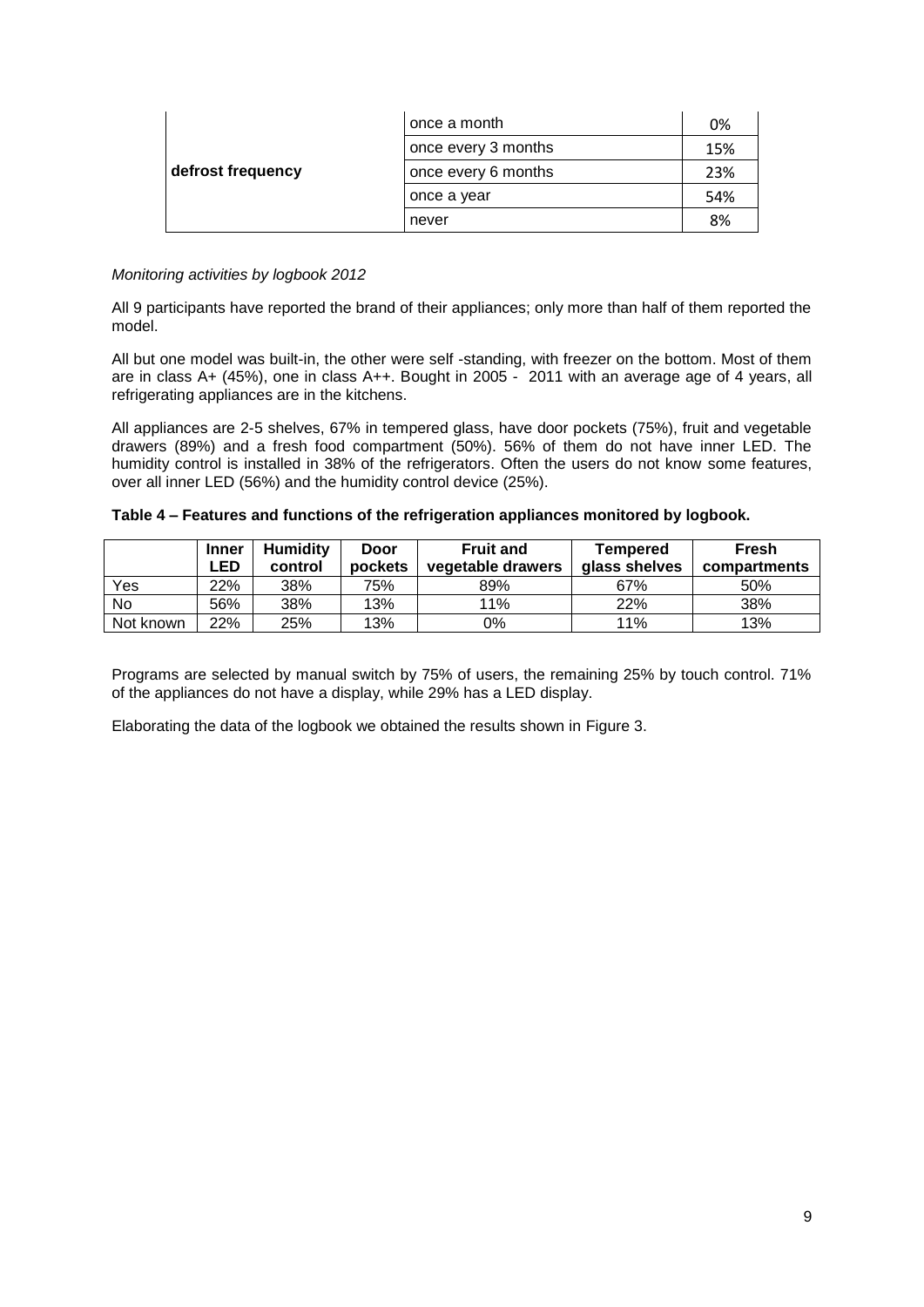

**Figure 3 – Personal habits in the use of the cold appliances (Logbook 2012).**

<span id="page-9-0"></span>The form sheet of the weekly recordings shows that 40% of users do not freeze fresh food and the same percentage don't freeze ever. All users use airtight containers to store food, 78% of them on a daily base. Half of the users does not place the food into the specific cold level of the compartments, 22% performs this operation daily while 11% respectively 2 or 3 times a week. 10% of the users store hot food in the refrigerator for up to 4 times a week.

Cold appliances have been opened 512 times, with a weekly average per unit of 57 times and 8 times daily. Under item "other" a user reported the number of openings in the freezer, with an average of one day opening.

### **Defining common user profiles for energy assessment**

Starting from the data collected we defined new test procedures, able to consider standard user profiles unlike the standard methodologies (EN ISO 15502:2005 [4] and EN 153:2006 [5]) used to certify the cold appliances.

In general, the main factors that affect the energy consumption of a cold household appliance are:

- external air temperature (environment);
- air temperature within the unit (setting of thermostat);
- opening of doors (frequency and duration);
- inserting of loads (food or drink) and their temperature;
- proximity to other heat sources;
- ventilation conditions;
- condition of the seals.

Aware of this, we decided to set up a weekly user schedule for a family of 3 people, defined as follow:

 intermediate setting of the thermostats with respect to the two standard tests of energy consumption;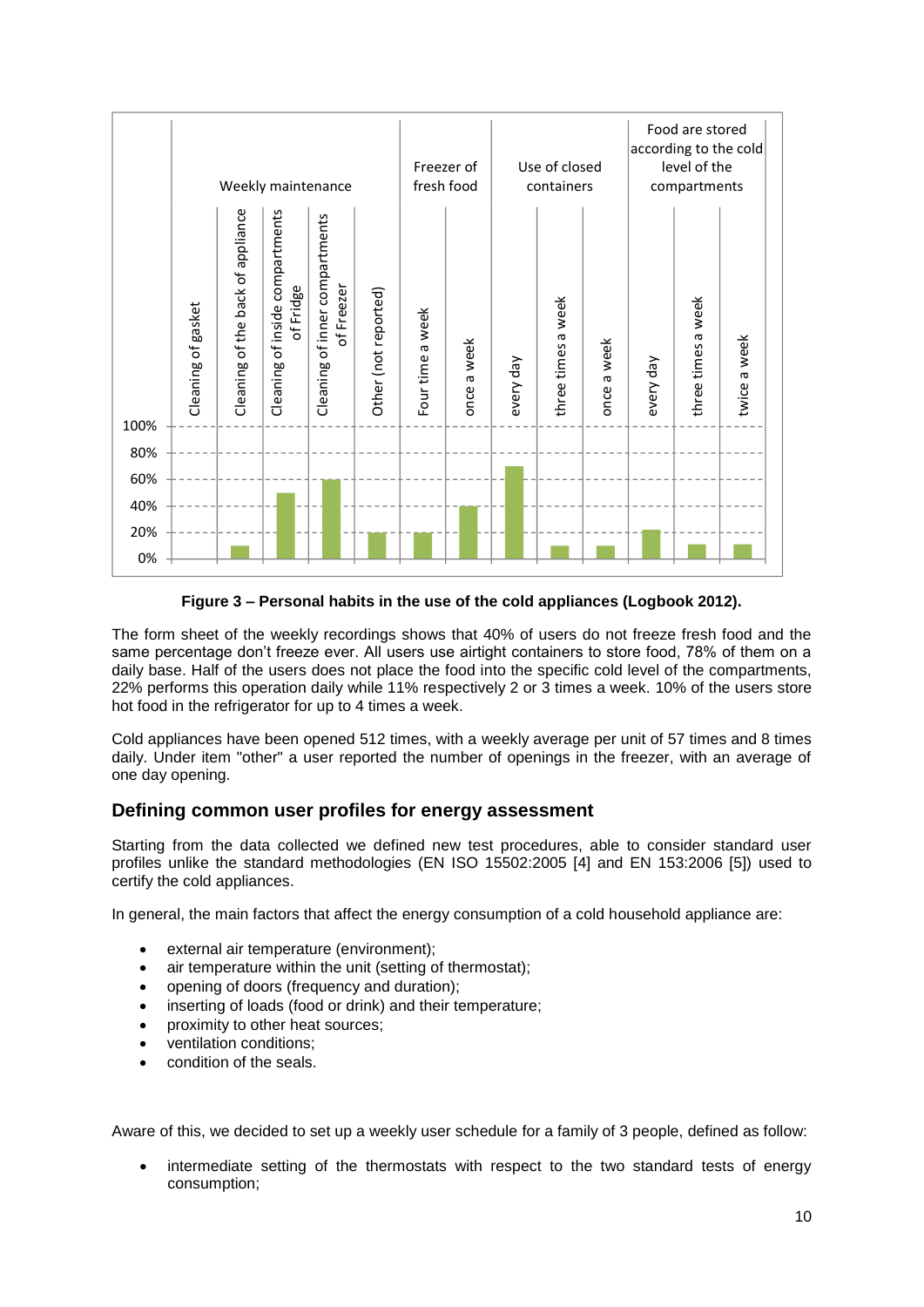- opening of refrigerator and freezer doors during the day [\(Figure 4\)](#page-10-0);insertion of thermal loads in the refrigerator, simulated by test packs and trays of water [\(Figure 5\)](#page-10-1);
- insertion of thermal loads in the freezer, halved compared to standard tests [\(Figure 5\)](#page-10-1);
- rotation of the loads in the fresh food compartment and freezer;
- freezing (with function super-freezing) of a mass equal to the freezing capacity declared (5 kg) once a week (on Wednesdays).



**Figure 4 – Weekly user schedule.**

<span id="page-10-1"></span><span id="page-10-0"></span>

**Figure 5 – Thermal loads used within the refrigerator (a, b) and the freezer unit (c).**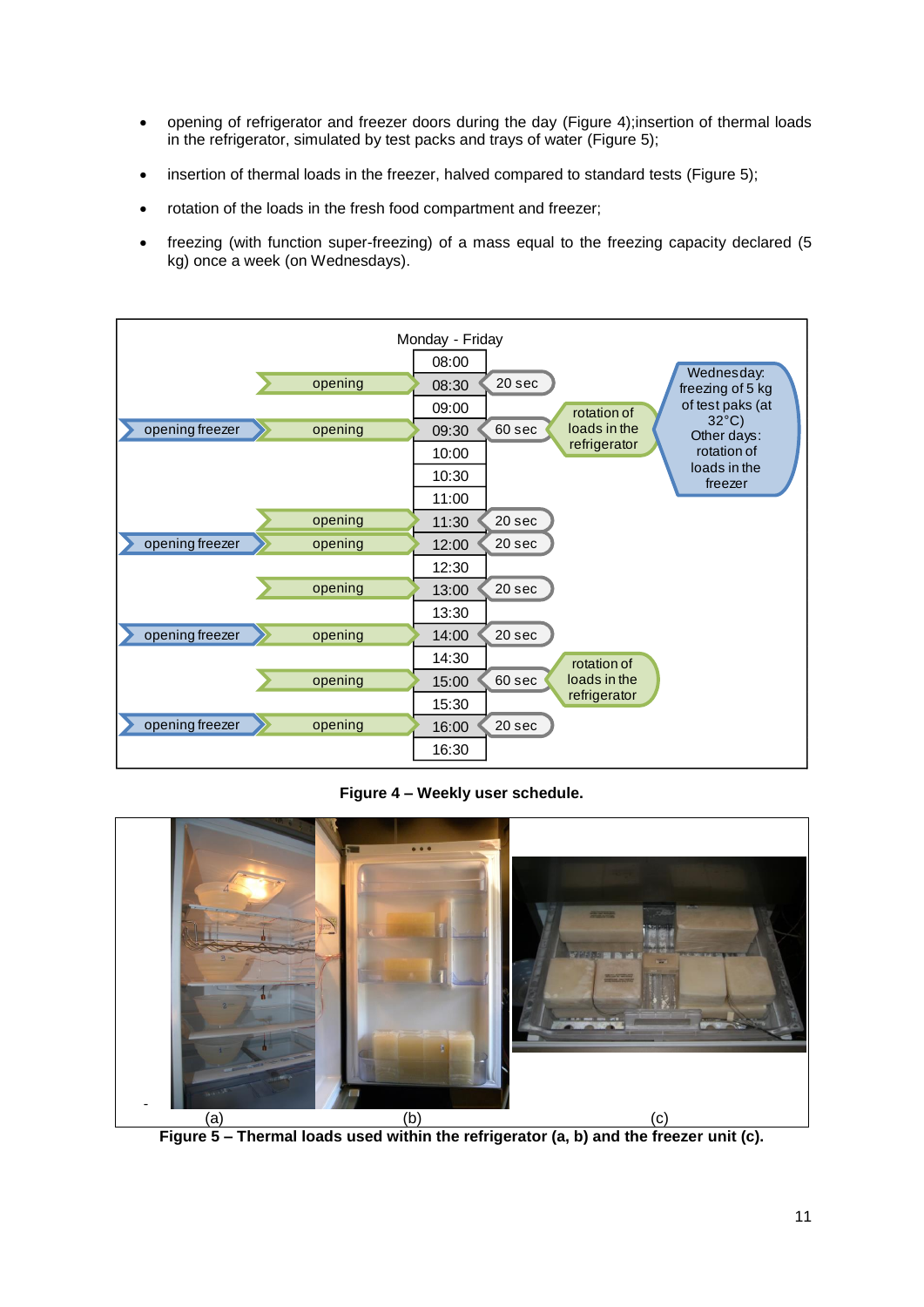Setting different environmental air temperatures (19°C, 25°C and 32°C), several tests have been carried out on a testing appliance, obtaining the energy consumptions shown in the following table.

|                                                  | Test 1                  | Test 2                  | Test 3                  |
|--------------------------------------------------|-------------------------|-------------------------|-------------------------|
| [kWh/day]                                        | $T_{env} = 25^{\circ}C$ | $T_{env} = 19^{\circ}C$ | $T_{env} = 32^{\circ}C$ |
| Monday                                           | 1.45                    | 1.12                    | 2.08                    |
| Tuesday                                          | 1.45                    | 1.16                    | 2.10                    |
| Wednesday                                        | 1.71                    | 1.50                    | 2.24                    |
| Thursday                                         | 1.57                    | 1.17                    | 2.30                    |
| Friday                                           | 1.41                    | 0.91                    | 2.14                    |
| Saturday                                         | 1.17                    | 0.89                    | 1.84                    |
| Sunday                                           | 1.28                    | 1.00                    | 1.82                    |
| Daily average<br>consumption                     | 1.43                    | 1.11                    | 2.07                    |
| % difference respect the<br>declared consumption | 34%                     | 4%                      | 93%                     |

**Table 5 – Results obtained applying the new test procedure.**

## **Conclusion**

Within the Energy&Appliances 2015 project, ENEA characterized the Italian market of household appliances and defined characteristic user profiles, also to evaluate the deviation between the real and the standard conditions now applied for energy certification.

Starting from the results of surveys here presented, some general recommendations can be provided:

- The contents of the manuals must be implemented, perhaps with an additional booklet for quick reference. However, it should contain all technical specifications of the appliance and practical tips to reduce energy consumption. Often the user has indicated a lack of knowledge of the requested information or adopted a more efficient use of the device.
- It would be more appropriate to carry out checks on the information transmitted by the media, having been judged often false and misleading, as required by the Framework Directive 2010/30/EC, as well as to perform more targeted and widespread information campaigns at sale's points by trade associations and independent third parties.

About the monitoring analysis carried out, we observe that the simplifying assumptions of standard measurement procedure have a small impact (-4%) only if a low ambient temperature (19°C) is considered applicable (e.g. freestanding appliances, away from other heat sources): the imposition of a high standard  $T_{env}$  (25°C) balances failure to consider door openings, thermal load insertions, freezing operations, etc.

## **References**

- [1] Villani M. G. *Inchiesta su caratteristiche e utilizzo degli elettrodomestici del freddo, del lavaggio e della cottura da parte degli utenti finali*. Report ENEA n. 317 (2011), Ricerca di sistema elettrico.
- [2] Grinden B., Feilberg N. *D10: Analysis of Monitoring Campaign in Europe.* Deliverable of REMODECE Project cofounded by IEE Programme. November 2008.
- [3] *D9: Report with the results of the surveys based on questionnaires for all countries. Deliverable* of REMODECE Project cofounded by IEE Programme. November 2008.